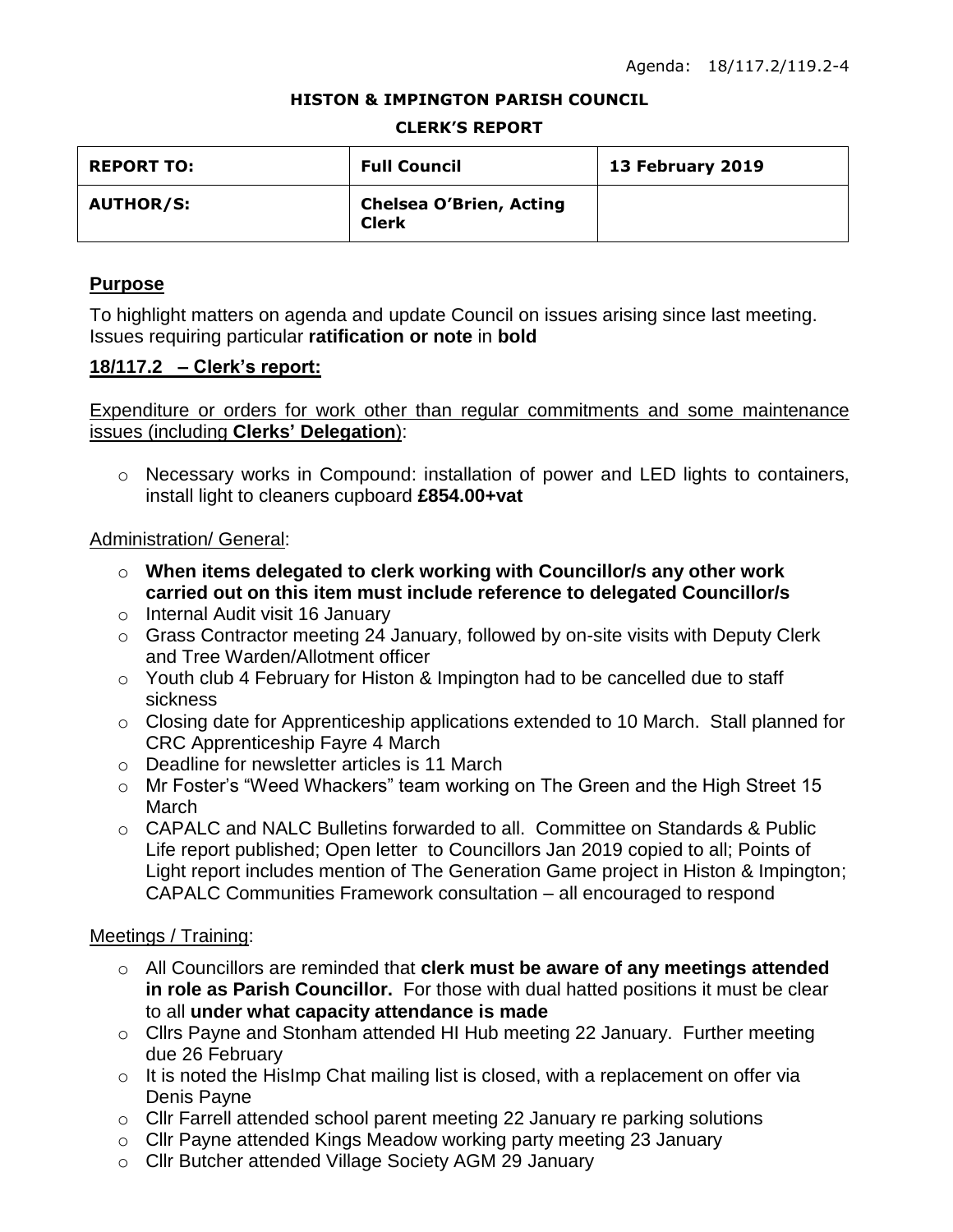- o Vision & Mission session held 31 January. **Hope to follow up with further sessions**. Thanks to Nick Wood for his skilled facilitating
- o Met with agent for School Hill site to provide local knowledge 1 February
- o Met with Architectural Liaison officers re site security at recreation ground 1 February
- o Councillors provided with Dementia Friend training 7 February
- o Attended County Council meeting Huntingdon with Vice Chair 8 February regarding road closures in Impington Lane. Other **road closure details** provided and advertised/to be advertised via website
- o Cllr Payne attended NALC Conference 11 February
- o Met Kingsgate Management 12 February
- o CCVS Newsletters forwarded to all. Cllr Moore attending Writing Good Funding Applications session 5 March
- o Cllr Cahn attending Community Resilience event at SCDC 9 March
- o Mental Health Forum at Histon & Impington Junior school 5.30pm 13 March. Notes of meeting 2 October 2018 received
- o Older Peoples Forum due 21 March 2pm at Recreation ground
- o Clerks and Chair/Vice Chair meet Tuesday p.m. on regular basis

# **Staff matters:**

- $\circ$  Office hours. The office is open Monday Thursday 9.30am 12.30pm and Tuesdays 2pm - 4pm .Other times are by appointment. The office is not always manned on a Friday
- o Office staff attended SLCC Regional Conference 30 January. Report and overheads to follow
- o Groundsman and Grounds Operative attending Seminar on pitch care at Cambridge United 7 March
- o **Acting Clerk is to visit local Town Council office for 2 dates in February/March** to review good practices and processes arising from their **Gold Standard award status**

**Please let Clerk know your holiday dates** as this greatly aids arrangements in the

Council diary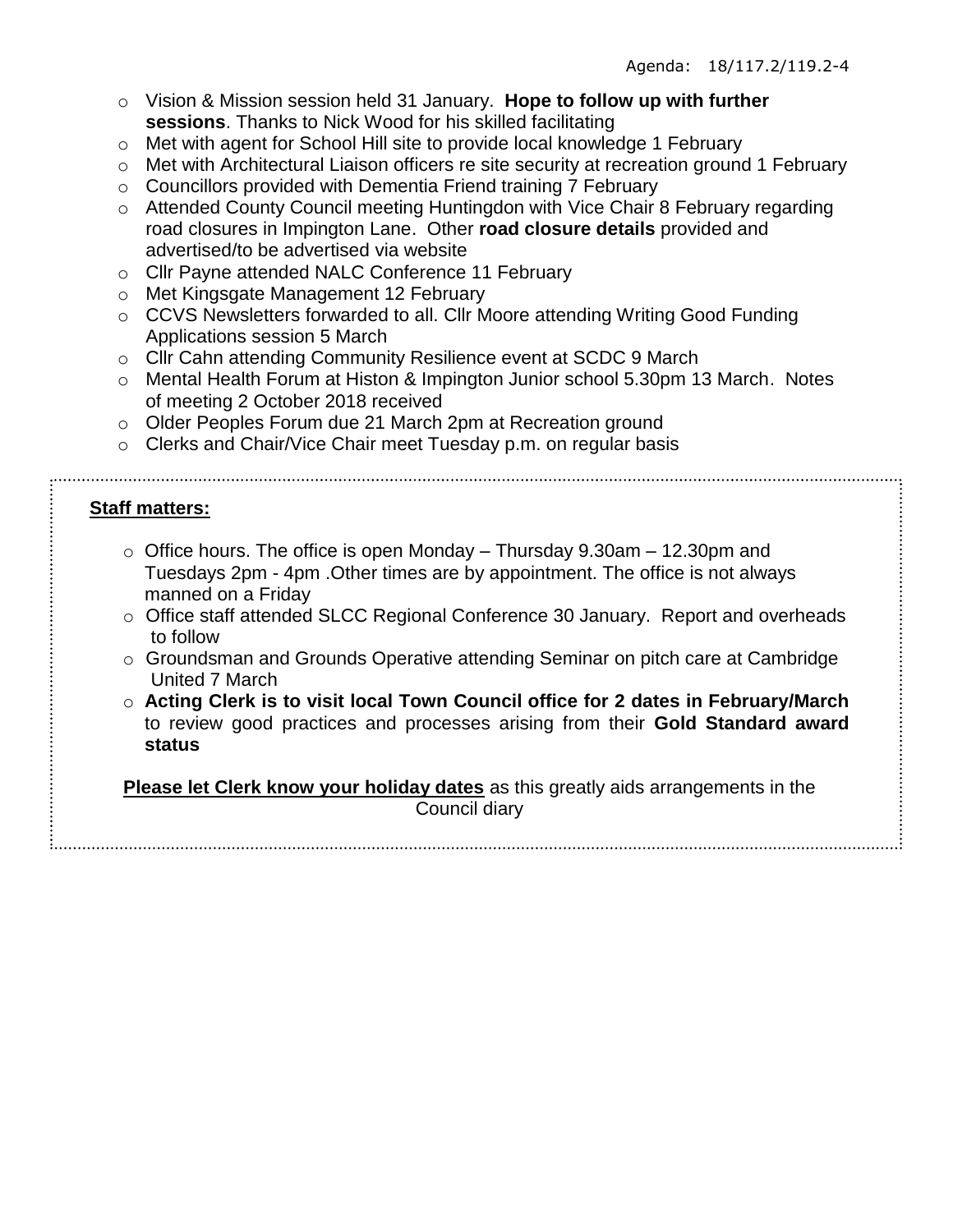## **HISTON & IMPINGTON PARISH COUNCIL**

#### **FINANCE REPORT**

| <b>REPORT TO:</b> | <b>Full Council</b>                          | 11 February 2019 |
|-------------------|----------------------------------------------|------------------|
| <b>AUTHOR/S:</b>  | <b>Lynda Marsh, Office</b><br><b>Manager</b> |                  |

# **Purpose**

To list accounts paid by delegated approval, and payment of outstanding accounts Accounts paid by delegated approval – to note only

| <b>Expenses paid by DDR</b>          |                                     |            |        |          |                                   |
|--------------------------------------|-------------------------------------|------------|--------|----------|-----------------------------------|
| <b>Beneficiary</b>                   | Description                         | <b>Net</b> | Vat    | Gross    | Cost Centre                       |
| Barclaycard                          | Racking for compound, hand tools    | 504.12     | 100.82 |          | 604.94 Recreation,<br>Environment |
| Sharp- Copy IT<br><b>Solutions</b>   | Copier reading                      | 88.11      | 17.62  |          | 105.73 Administration             |
| Onecom Ltd                           | Broadband and telephone             | 72.88      | 14.58  |          | 87.46 Administration              |
| London Fuel Ltd                      | Unleaded fuel                       | 17.92      | 3.59   |          | 21.51 Recreation,<br>Environment  |
| British Gas                          | Electricity account                 | 1,859.51   | 371.90 |          | 2,231.41 Recreation               |
| Camb Water plc                       | Recreation ground - business rates  | 172.99     |        |          | 172.99 Recreation                 |
| Siemens Financial<br><b>Services</b> | Copier lease and annual service fee | 244.34     | 48.86  |          | 293.20 Administration             |
|                                      |                                     | 2,959.87   | 557.37 | 3,517.24 |                                   |

| <b>Accounts for Approval</b> |                                                       |            |        |       |                                       |
|------------------------------|-------------------------------------------------------|------------|--------|-------|---------------------------------------|
| <b>Expenses paid by</b>      | Description                                           | <b>Net</b> | Vat    | Gross | <b>Cost Centre</b>                    |
| <b>BACS</b>                  |                                                       |            |        |       |                                       |
| <b>ESPO</b>                  | Gloves for litter picking                             | 18.96      | 3.79   |       | 22.75 Environment                     |
| <b>CBS Office Solutions</b>  | Stationery                                            | 25.60      | 5.12   |       | 30.72 Administration                  |
| <b>Roger Hovells</b>         | Office and bus shelter cleaning                       | 100.00     |        |       | 100.00 Administration,<br>Environment |
| Came & Co                    | Pro-rata insurance for addition of                    | $217.28 -$ |        |       | 217.28 Finance & Legal                |
| (Stackhouse Poland)          | new Piaggio                                           |            |        |       |                                       |
| <b>SLCC</b>                  | Regional training seminar x 3                         | 230.00     | 46.00  |       | 276.00 Administration                 |
| L Dewar Cleaning             | Pavilion cleaning - January                           | $392.75$ - |        |       | 392.75 Recreation                     |
| <b>Services</b>              |                                                       |            |        |       |                                       |
| Site & Maintenance           | Welding work in compound                              | 380.00     | 76.00  |       | 456.00 Recreation                     |
| <b>Services</b>              |                                                       |            |        |       |                                       |
| Ben Burgess Ltd              | Gang mower service, new blades etc.                   | 947.37     | 189.47 |       | 1,136.84 Recreation                   |
| Suffolk Industrial           | Replacement doors - compound                          | 3,310.00   | 662.00 |       | 3,972.00 Recreation                   |
| Doors                        |                                                       |            |        |       |                                       |
| M11 Administration           | Wages, NI, and pension                                | 14,584.26  |        |       | 14,584.26 Administration              |
|                              | Travel expenses (training, H/W<br>meeting Huntingdon) | 43.70      |        |       | 43.70 Administration                  |
|                              | Rec Groundsman expenses                               | 25.53      |        |       | 25.53 Recreation                      |
| <b>Expenses By Cheque</b>    |                                                       |            |        |       |                                       |